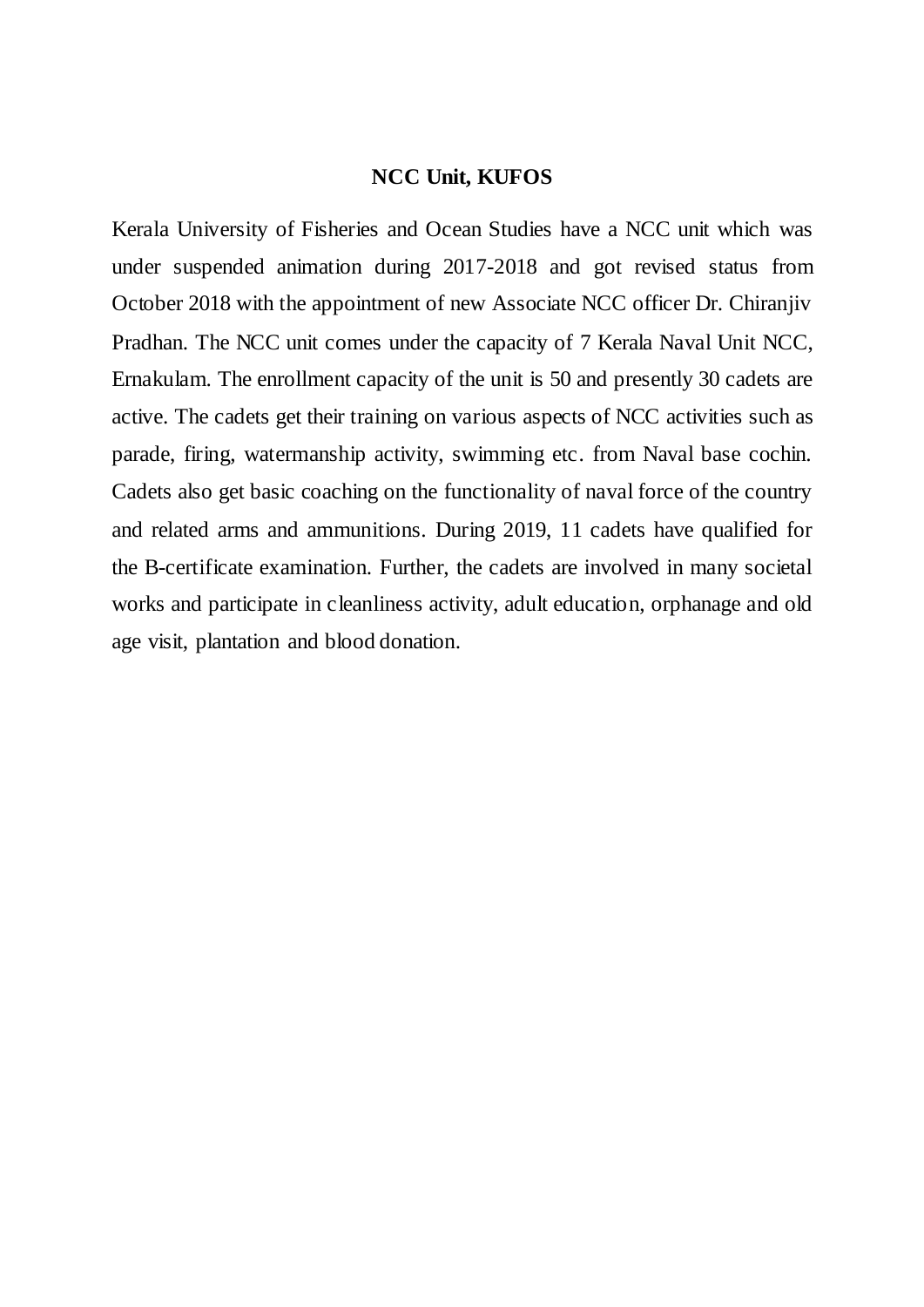# **Activities of NCC unit, KUFOS**

#### **Swachhata Pakhwada**



NCC unit of KUFOS celebrated swachhta Pakhwada on 28<sup>th</sup> September. 2019 which is part of the 24 month long celebration of 150th birth anniversary of Mahatma Gandhi from 2nd October, 2018. Hon' Vice Chancellor Prof. (Dr) A. Ramachandran inaugurated the Swachhta rally by waving the flag. 30 NCC cadets

participated in the activity.

#### **Annual Training camp**

KUFOS hosted a 10 days NCC Annual Training Camp (ATC) during the period 14th to 23rd

November, 2019. Around 650 cadets (School students 575 and rest college students) participated in the NCC annual camp. 15 NCC cadets of KUFOS also took part in the camp. In this camp the cadets were given various training related to NCC activities such as early morning



PT, drill, parade and Rifle training. Cadets also got opportunity to attend several lectures on different societal subjects. The valedictory function was chaired by Hon'ble vice chancellor, KUFOS, Prof (Dr.) A. Ramachandran.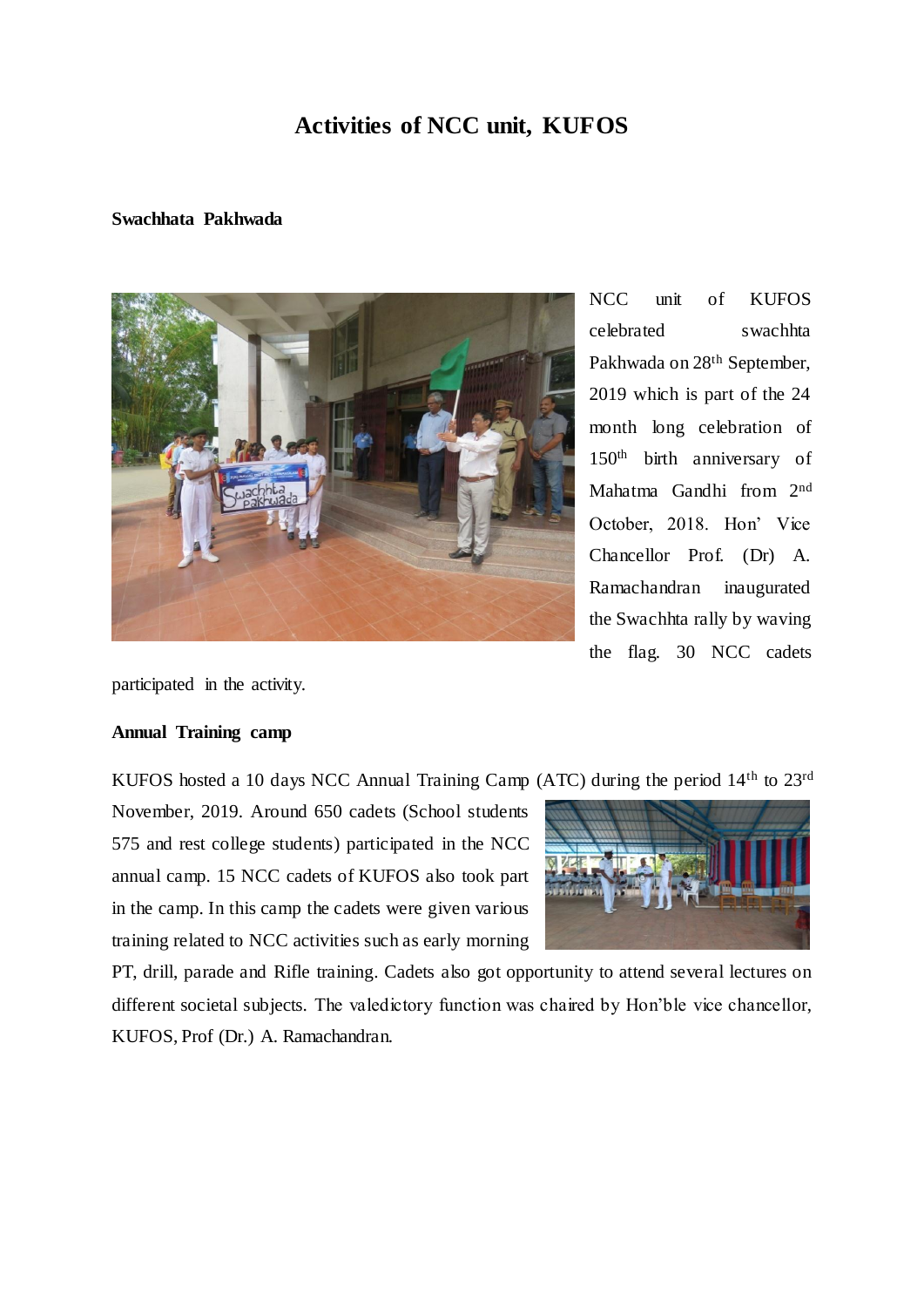# **Womens' day celebration**



Women's day celebration by cadets of KUFOS



The NCC unit of KUFOS paid homage to the CRPF personnel on 16 Feb 2019 who sacrificed their lives in Pulwama terror attack.



Celebration of Republic Day Celebration of Independence Day